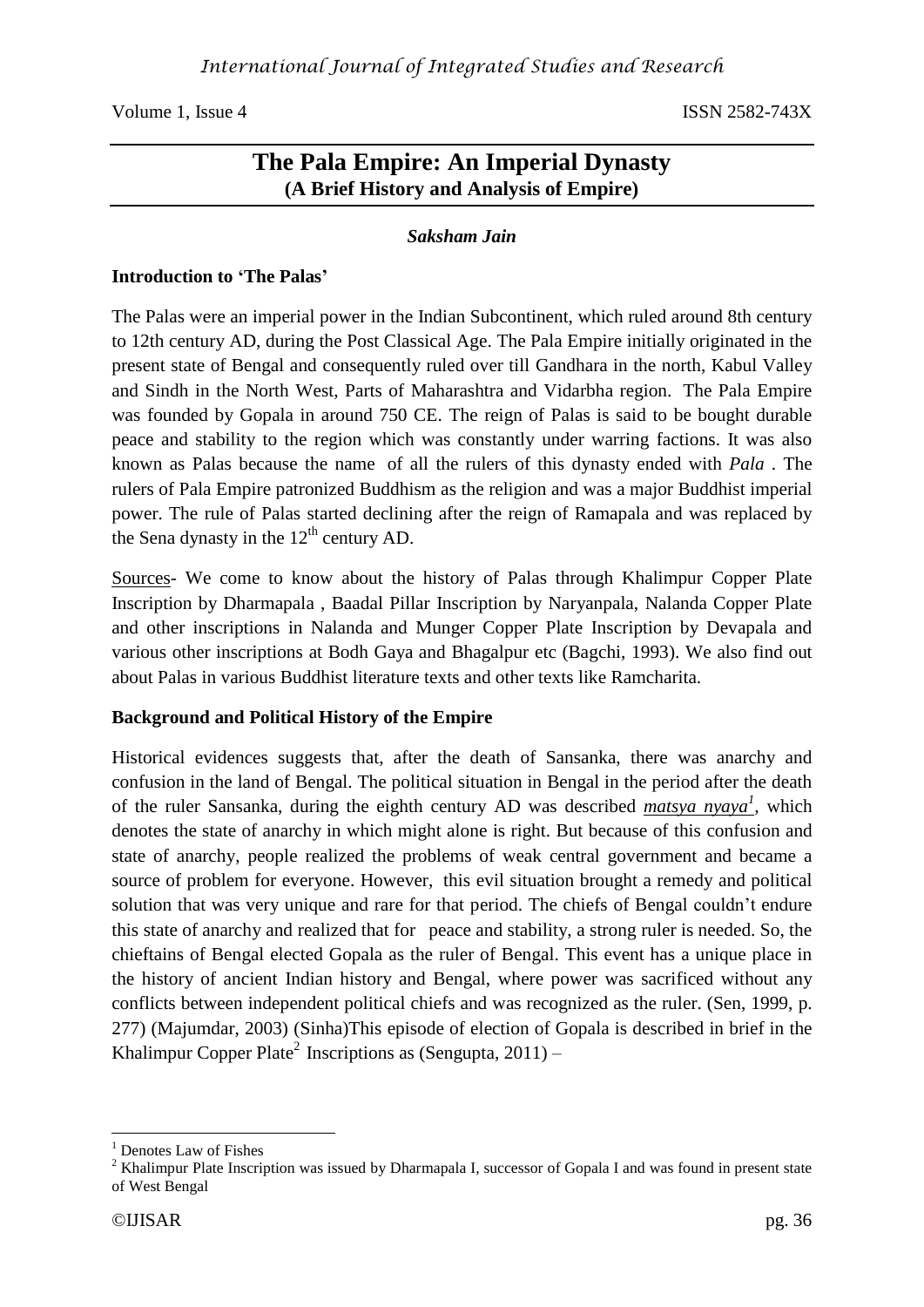## *International Journal of Integrated Studies and Research*

Volume 1, Issue 4 ISSN 2582-743X

## *"Matsyanyayam apakitum prakritibhir Lakshmiya karam grahitah Sri Gopala iti kshitisasirsam chudamani-tatsubha"* (Sengupta, 2011)

This means "To put an end to the state of affairs similar to what happens among fishes, the *prakriti* made the glorious Gopala, the crest jewel of the heads of kings, take the hand o[f](https://en.wikipedia.org/wiki/Lakshmi) [Lakshmi,](https://en.wikipedia.org/wiki/Lakshmi) the goddess of fortune." (Sengupta, 2011, p. 40) Gopala became the founder and first king of the Pala Empire in 750 CE.<sup>3</sup>

There are no epigraphic evidences issued by Gopala (Bagchi, 1993). But with other sources and especially the Khalimpur Inscription, we come to know that Gopala was the son of Vapyata , a powerful military chief or chieftain and the grandson of Dayitavishnu (Bagchi, 1993) (Sen, 1999). The sources and information of ancestry and descendance is very scarce. According to sources, like the Kamuli Copper Plate inscription<sup>4</sup>, the Palas called themselves as Kshatriyas or descendants of Solar dynasty. (Bagchi, 1993). But according to Ain-i-Akbari,<sup>5</sup> the Palas were Kayasthas and according to Manjusree-Mulakalpa, Gopala I is described as from shudra caste (sudra). Apart from these literary sources, there is no much evidence which describes their descendance or ancestry (Bagchi, 1993). Another reason which explains lack of records of their caste and descendance is that the Palas were devout Buddhist and were not supposed to mention their caste or allude to Brahmanical institutions of caste. However, in their reign of four centuries , the Palas performed functions of Brahmanical system and also entered into matrimonial alliances with the Rashtrakutas and Kalachuris. (Bagchi, 1993) (Sengupta, 2011)

Gopala ascended the throne in around 750 CE . During his reign , he consolidated the empire by bringing whole of Bengal including Gaur , Varendra and Banga and Southern part of Bengal<sup>6</sup> under his control (Bagchi, 1993) (Sengupta, 2011). He also extended his rule over parts of Magadha. With the consolidation campaign of his empire by bringing Gaur, Varendra , Banga and parts of Magadha under single authority , he also bought peace and stability in the region after the century of anarchy in the region (Sengupta, 2011) (Bagchi, 1993). According to RC Majumdar , Gopala ruled till 770 AD, leaving a strong consolidated empire when he died (Sengupta, 2011). Dharmapala , the son of Gopala I succeeded him. (Sengupta, 2011)

After Gopala , Dharmapala ascended the throne in around 770 AD. He is regarded as one of the greatest kings of the dynasty who took it to levels of greatness and takes an honorable place in the history of great kings (Sengupta, 2011). Early after his coronation as the king of empire , he was involved in a struggle with other two powers in the subcontinent – Pratiharas

**.** 

<sup>&</sup>lt;sup>3</sup> Scholars still debate on the accession year of Gopala I . Approximate years . This is due to the lack of historical evidences

<sup>4</sup> Kamuli Copper Plate Inscription issued by King Vaidyadeva , who was the king of Kamarupa

 $5$  Ain- I – Akbari was written by Abul Fazl, who was of the Navratnas of Akbar's court

<sup>&</sup>lt;sup>6</sup> Mentioned under Monghyr Plate inscription that Gopala conquered "the whole country 'which implies South or lower Bengal. Another expression which hints at consolidation of empire by him is releasing of the war elephants which means ending the military campaign. Monghyr Plate Inscription was issued by third Pala Emperor Devapala and Monghyr is present city Munger in Bihar.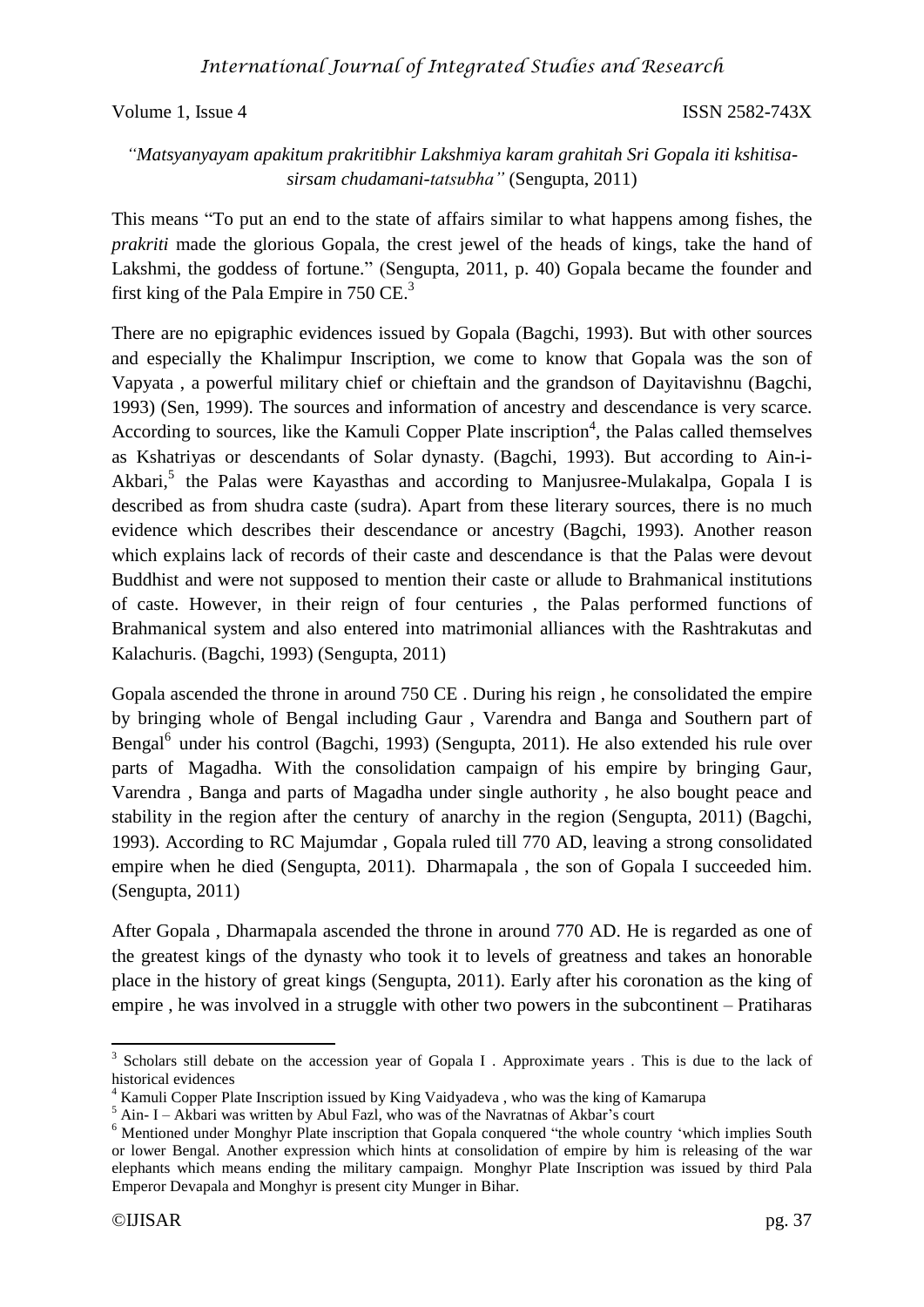and Rashtrakutas . This struggle is known as Tripartite Struggle (Sinha) . But he suffered defeats in the political struggle from Pratiharas and Rashtrakuta .Firstly he was defeated by Vatsaraja , a Pratihara ruler.

Then in another battle he was defeated by Rashtrakuta king Dhruva , who left for Deccan region after little sometime<sup>7</sup> (Sen, 1999). But, despite these setbacks, Dharmapala went into conquer large territories . Bengal and Bihar was under his direct control . He defeated the Ayudha king , Indrayudha and installed Chakrayudha on the throne and made the important political state of Kannauj as a dependency state or vassal state. The rulers of Bhoja $^8$ , Matsya<sup>9</sup>, Madra<sup>10</sup>, Yadu<sup>11</sup>, Avanti<sup>12</sup>, Gandhara<sup>13</sup> and Kira<sup>14</sup> accepted the suzerainty of the Palas during his reign (Bagchi, 1993) . Even the states of Punjab , Rajputana and Western Hill States , Malwa , Berar acknowledged Dharmapala as his overlord and became a vassal state of Pala Empire<sup>15</sup>. Nepal was also a vasal state, according to the tradition mentioned in Svayambhu Purana (Singh, 2008) .

But this triumphant reign of Dharmapala faced another hurdle and challenge again by his Pratihara nemesis Nagabhatta  $II^{16}$  (Sengupta, 2011) . He conquered Sindhu, Kalinga, Andhra , Vidarbha He drove away the protégé ruler Chakrayudha of Kannauj and defeated Dharmapala in the battle for the supremacy in Kannauj . But Dharmapala was rescued from the perilous situation with the help of intervention by Govinda III of Rashtrakutas<sup>17</sup>. According to the Rashtrakutas records , both Dharmapala and Chakrayudha submitted to Govinda III voluntarily and willingly . However, this submission meant nothing as Govinda III again retreated towards Deccan region , leaving Dharmapala as the master of North India once again . But despite all setbacks , the empire under Dharmapala was fairly extended and large geographically . He ruled the empire for 32 years and adopted the imperial title of *Parmeshwara Parambhattaraka Maharajadhiraja* to commemorate his achievements and signify his power as an emperor in Indian Subcontinent (Sen, 1999) . He was succeeded by his son Devapala.

Devapala, the successful heir of Dharmapala , ascended the throne in around 810 AD ( approx.) by uprooting his brother Tribhuvanpala from the throne . Devapala like his father , was skilled military leader and administrator (Bagchi, 1993) . In the Monghyr Copper Plate ,

 $\overline{a}$ 

<sup>&</sup>lt;sup>7</sup> Since he was already far from his capital and kingdom, Dhruva of Rashtrakuta returned towards Deccan Region.

<sup>8</sup> Present day Vidarbha

<sup>9</sup> Present day Jaipur

<sup>&</sup>lt;sup>10</sup> Present day Sialkot

<sup>&</sup>lt;sup>11</sup> Present day Gujarat and Mathura

<sup>&</sup>lt;sup>12</sup> Present day West Malwa

<sup>&</sup>lt;sup>13</sup> Present day Peshawar or Taxila

<sup>&</sup>lt;sup>14</sup> Present day Kangra Valley

<sup>&</sup>lt;sup>15</sup> These states were not annexed by Dharmapala but accepted his suzernaity. The Munger plate inscription credits him for conquest till Kedarnath in northern extent

<sup>&</sup>lt;sup>16</sup> Successor of Pratihara ruler Vasaraja from whom Dharmapala was defeated early in his reign

 $17$  Dharmapala married a Rashtrakuta princess Rannadevi whose identity details are not known to us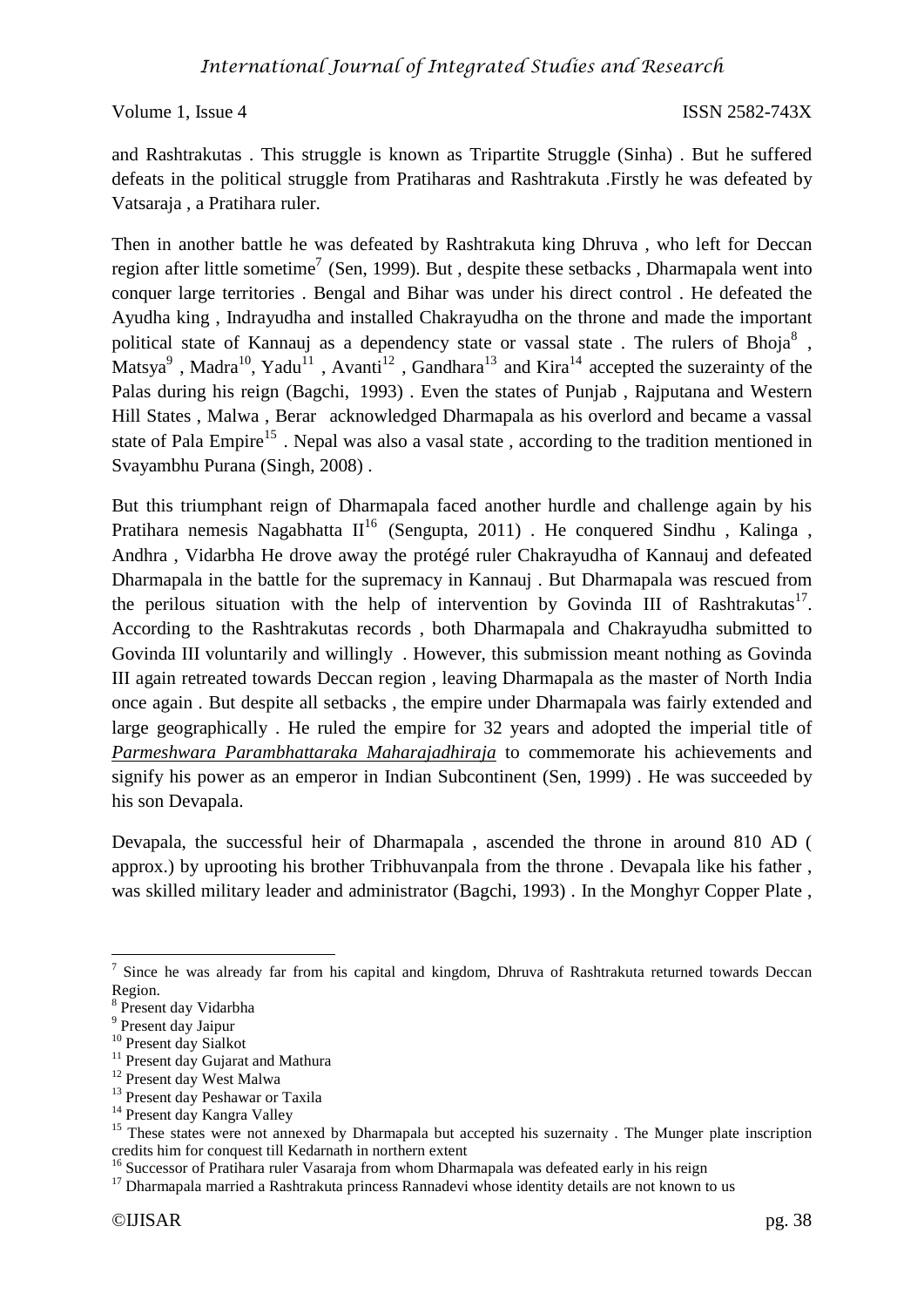it is mentioned that he advanced as far as the Vindhayas and the Kamboja (Bagchi, 1993) . We also come to know through

Badal Pillar Inscription of Narayanapala<sup>18</sup>, that Palas received tributes from North parts of the subcontinent , extending from Himalayas to Vindhyas in north to south extent and from western to eastern seas in the western – eastern extent as Devapala became overlord of these areas and parts of the subcontinent with the help of his minister Darbhapani (Sengupta, 2011) (Bagchi, 1993). In the same inscription , it is also mentioned that Devapala " eradicated the race of the 'Utkalas' , humbled the pride of the Hunas , and shattered the conceit of the Dravida and the Gurjara kings " (Bagchi, 1993). This means that he defeated Dravidas, Gurjaras , Hunas , conquered Utkala and Kamrupa with the help of his minister Darbhapani and his cousin Jayapala (Sen, 1999) . It was only during the reign of Devapal , the Pala empire was at its pinnacle .

## **The Fall and Decline of Palas**

After the death of Devapala , the Pala empire started crumbling and started to lose its glory and power . Mahendrapala succeeded him followed by Surapala (Bagchi, 1993). Surapala was succeeded by Vigrahapala who was Devapala's nephew<sup>19</sup>. However, some scholars argue that Vigrahapala was Devpala's son (Sen, 1999, p. 280). Regardless , only after a very short reign of three – four years , he abdicated the throne and took a life of hermit or ascetic . (Sen, 1999) During the reign of later Palas , the Pala empire started disintegrating. Around the time of 860 AD , the Pala ruler Narayanapala was defeated by Rashtrakuta king . With this weakness of the Pala Empire , The Bhoja of Pratiharas and Mahendrapala started to extend their powers in eastern parts of the subcontinent . Not only losing Magadha , Narayanpala also lost north Bengal , which was the heartland and important area of the Palas. However , the Palas under Narayanpala recovered the area of North Bengal and South Bihar due to the fact that Pratiharas were weakened by the invasions of Rashtrakutas . This factor has once again saved the Pala Empire (Sen, 1999)

The rule of later Palas proved disastrous for the Empire . During the rule of Gopala II and Vigrahapala II , the Palas lost the whole of Bengal and ruled only in Bihar . And a series of invasions by the Chandellas and Kalachuris further debilitated the Pala Empire. Due to this there was a rise of independent kingdoms like Gauda , Radha , Anga and Vanga , which once were important constituent areas of the Palas (Sen, 1999) . Among the new kingdoms in Bengal, Gauda was ruled by a Kamboja<sup>20</sup> family whose origins are not known to us. As Pala empire declined , kings of these independent kingdoms took advantage of the weakness and

<sup>1</sup> <sup>18</sup> Seventh Emperor of Pala Dynasty

<sup>&</sup>lt;sup>19</sup> Due to lack of sources, there is a lot of confusion among the scholars on who succeeded Devapala. Some scholars believed Surapala was the successor or Vigrahapala was the successor and the one more theory was that Surapala and Vigrahapala were one which was moderately supported till Mirzapur Inscription

<sup>&</sup>lt;sup>20</sup> Not much is known about them. But the most agreed view is that some high-ranking member of Pala court saw the weakness and set up an independent kingdom.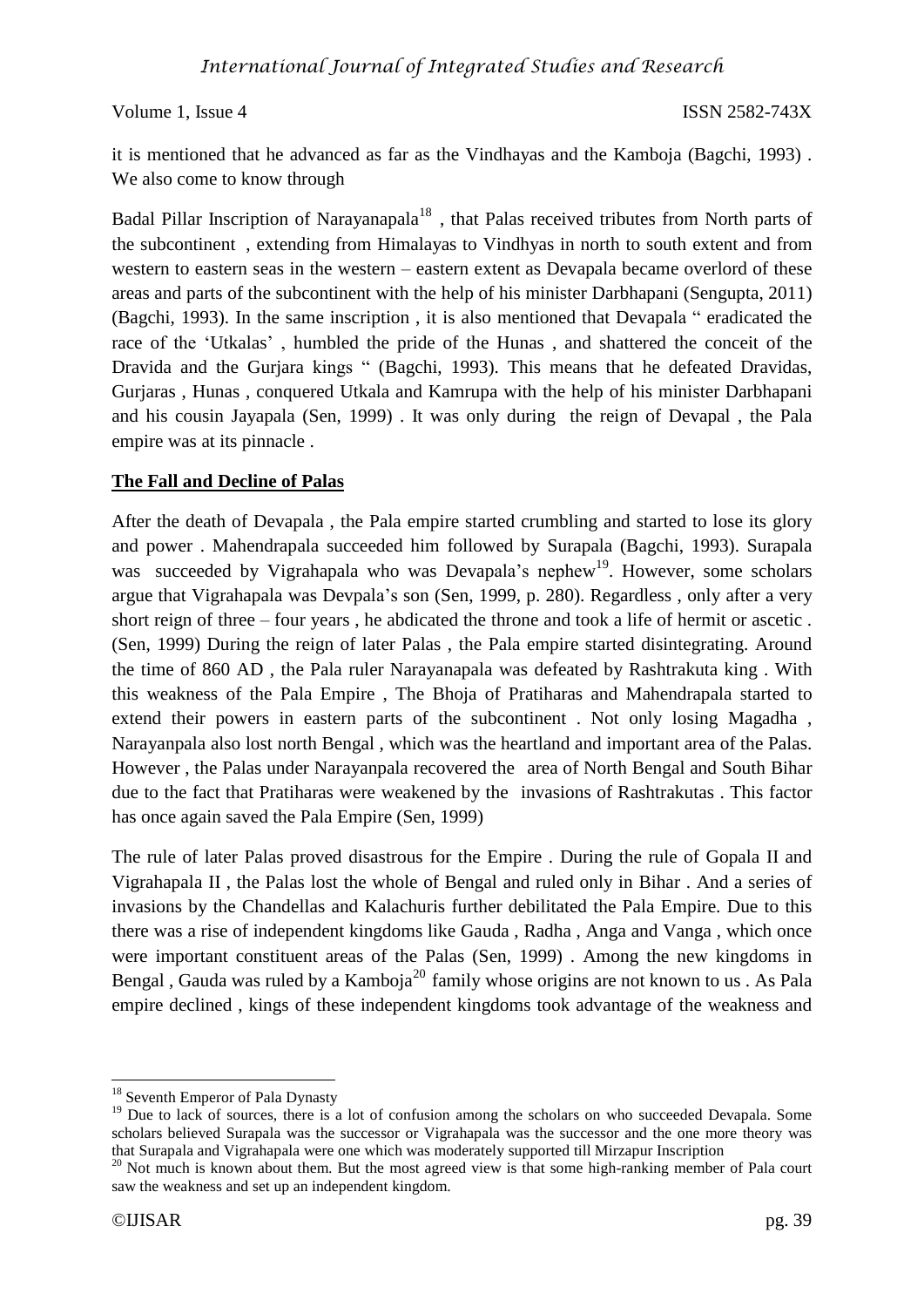started assuming the imperial titles such as Kantideva of Harikela $^{21}$ , who assumed the title of Maharajdhiraja (Sen, 1999).

But around  $10<sup>th</sup>$  century AD, the Pala Empire saw a restoration in its glory under the sovereignty of Mahipala I who took over the throne in around 988 A.D . It was the skilled administration and military ingenuity of Mahipala that saved the Pala Empire. Mahipala was able to reannex the northern and eastern part of Bengal and northern and eastern part of Bihar. The empire under his rule might have also included Benaras due to the fact that various structures have been found in Sarnath undertaken by his brothers . Thus , it was in the reign of Mahipala that Palas were able reestablish their authority over the subcontinent once again. (Sengupta, 2011) (Sen, 1999)

However once again, after the death of Mahipala , the Pala empire once again started declining . Weak successors and series of invasion from the West and South and rise of new powers such as Varmans weakened the power and might of the Palas . They not only lost Bengal , but also their power in Magadha region became precarious . Thus , Pala Empire once again, was seeing its dissolution. (Sen, 1999)

In the  $11<sup>th</sup>$  century, Vigrahapala III was succeeded by Mahipala II. . According to *Ramcharita<sup>22</sup>*, Mahipala II imprisoned his brothers and faced a rebellion of vassal states led by Divya, a Kaivarta<sup>23</sup> and was defeated and killed in the rebellion. In the midst of this political chaos , both Surapala II and Ramapala exiled in Magadha . Surapala II died after a short period of time and was succeeded by Ramapala (Sen, 1999)

It was the Pala king Ramapala who revived the Pala empire once again. Soon after ascending the throne , he defeated Bhima in a pitched battle and also occupied Varendra. Ramapala also shifted his capital to Ramawati and established an efficient administration and reduced taxation, promoted cultivation and established peace and order in the kingdom (Sengupta, 2011). Ramapala reestablished his authority in Bengal and also bought Assam and Orissa under his influence. Ramapala also secured friendly relations with Chola  $King<sup>24</sup>$  and successfully defended his dominion from the aggressive invasions of Gangas, Chalukyas and Gahadavalas (Sen, 1999) . Ramapala was the last powerful ruler who restored the glory of Palas . He died in around 1120 AD (Sen, 1999) (Sengupta, 2011)

After his death, the restored greatness of Palas , once again started declining due to weak successors, internal dissention and rebellions within the empire among the kings and ministers of the empire and rise of independent powers in the Subcontinent . After four centuries of imperial rule , the Palas finally declined with and passed into obscurity with time. (Sen, 1999)

**<sup>.</sup>**  $21$  Harikela means Eastern Bengal and their capital was Vardamanpura.

<sup>22</sup> By Sadhyakara Nandi

<sup>&</sup>lt;sup>23</sup> Kaivarta by caste, Divya is credited for defeating Mahiapala II and establishind Kaivarta dyansty

<sup>&</sup>lt;sup>24</sup> Chola King Kulottunga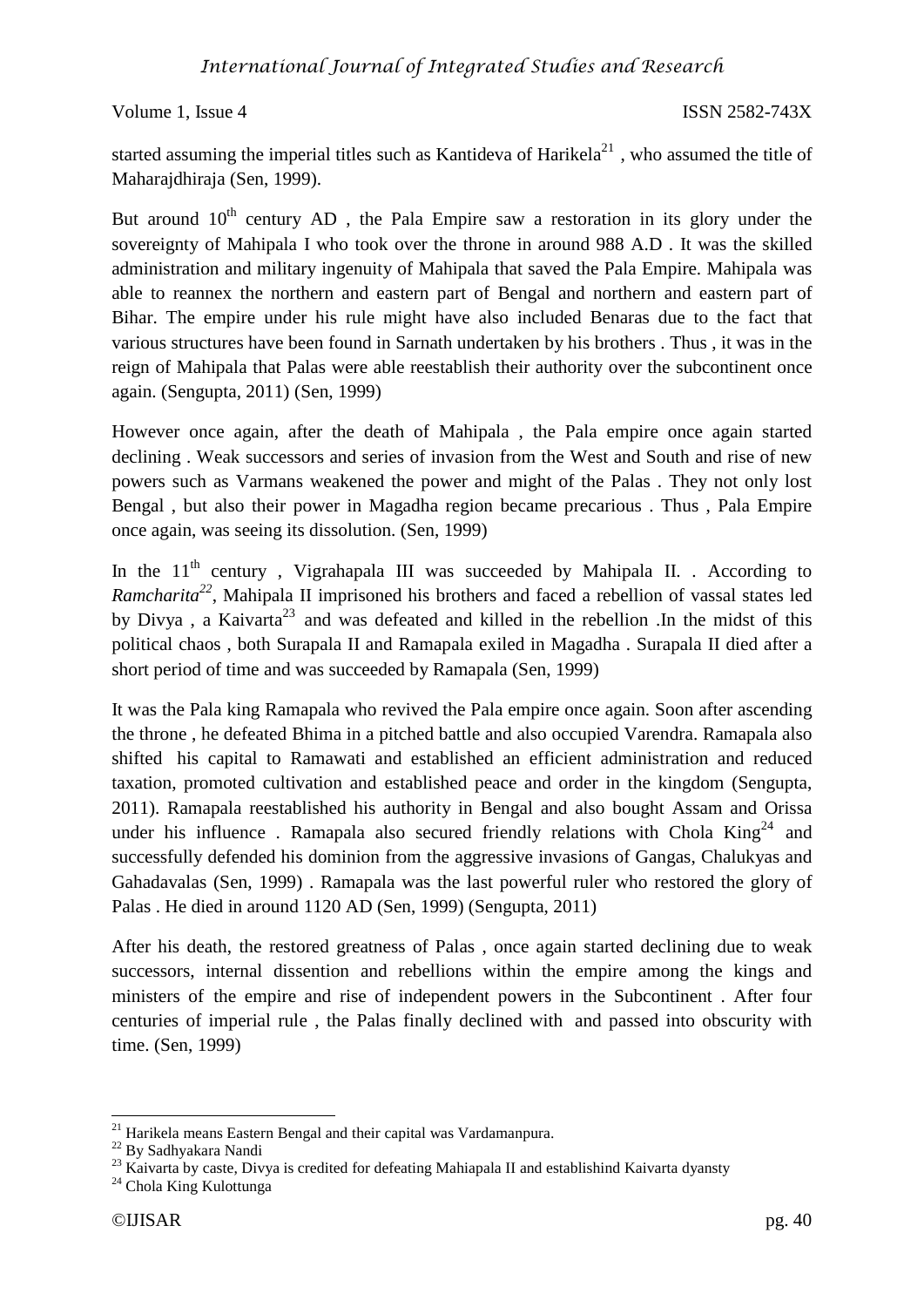#### **Social and Cultural Impacts of Palas**

In their four centuries long imperial rule, the Palas left a great and lasting social and cultural legacy in the history of the Subcontinent. During the period of Palas , architecture witnessed a great progress . But with the ravages of time, unfortunately only few remains of Pala architecture have been found. The Buddhist Vihara at Somapura which was constructed by Dharmapala ,is a great example of Pala architecture . It influenced architecture of Greater India, especially in Burma and Java<sup>25</sup>. (Sen, 1999)

The Pala rulers were ardent Buddhists and during the reign of Pala rulers , Buddhism found safe refuge in the eastern part of India. Mahayana Buddhism became a dominant force and had immense influence over the subcontinent and in Tibet in north and Malay Archipelago in the southern extent . The first ruler , Gopala is said to have been built the monastery of Odantapuri<sup>26</sup>,. Santarakshita, a great philosopher and brilliant dialectician, worked in the court of Gopala I. (Sen, 1999)

The second ruler Dharmapala made Haribhadra , his spiritual preceptor. He also founded the Vikramsila Monastery in Magadha (Sen, 1999). This monastery witnessed translations of many Sanskrit texts into Tibetan. He is also credited for founding Vikarmasila University<sup>27</sup> which almost rivalled with Nalanda University in coming years (Bagchi, 1993). Dharmapala also founded fifty religious' institution , according to Taranatha . His successor , Devapala was an ardent Buddhist . The temple of Sri Traikutaka , which later on came to be known as the new Somapuri – vihara of which the ruins have been found at Paharpur was restored by Devapala (Sen, 1999) . According to Taranatha , a lot of Buddhist monks were after Devapala (Sen, 1999) . According to an inscription in Nalanda University, King Balaputradeva of Silendra dynasty ruling in present day Indonesia and Malaysia , sent an ambassador to the court of Devapala with a request of granting five villages for the maintenance of a monastery built by him at Nalanda (Bagchi, 1993) (Sengupta, 2011) . Emperor Devapala appointed Veeradeva , an established and learned Brahaman and Buddhist as the head of the Nalanda University , and was a patron and preserver of the famous Nalanda University , according to the Ghosravan Inscription (Sengupta, 2011) . In the reign of Palas , a vast literature vaguely known as Buddhist Tantric works was produced which teaches about esoteric doctrines , rites etc. . This culture prevailed during the reign period of Pala rulers. Even the monasteries such as Nalanda , Vikrmashila , Somapuri etc , which were under guardianship of Pala Emperors , were associated with the composition and translation of these Tantric literature .Thus , we can say that Buddhist Pala rulers encouraged these Buddhist and associated tantric literature . (Sen, 1999)

The Pala Empire also saw development in sculpture also . Only few have been found but we can derive that from these sculptures we get an idea of daily life of the people in the Empire . The Pala also witnesses the distinct event in the evolution of Bengali language . the people

1

 $25$  The square temples at Pagan in Burma represent brilliant points of similarity with the temple in Paharpur.

<sup>&</sup>lt;sup>26</sup> Modern day Bihar Sharif

 $27$  Famous Educational Institution of Vikaramsila monastery with six famous dvara-panditas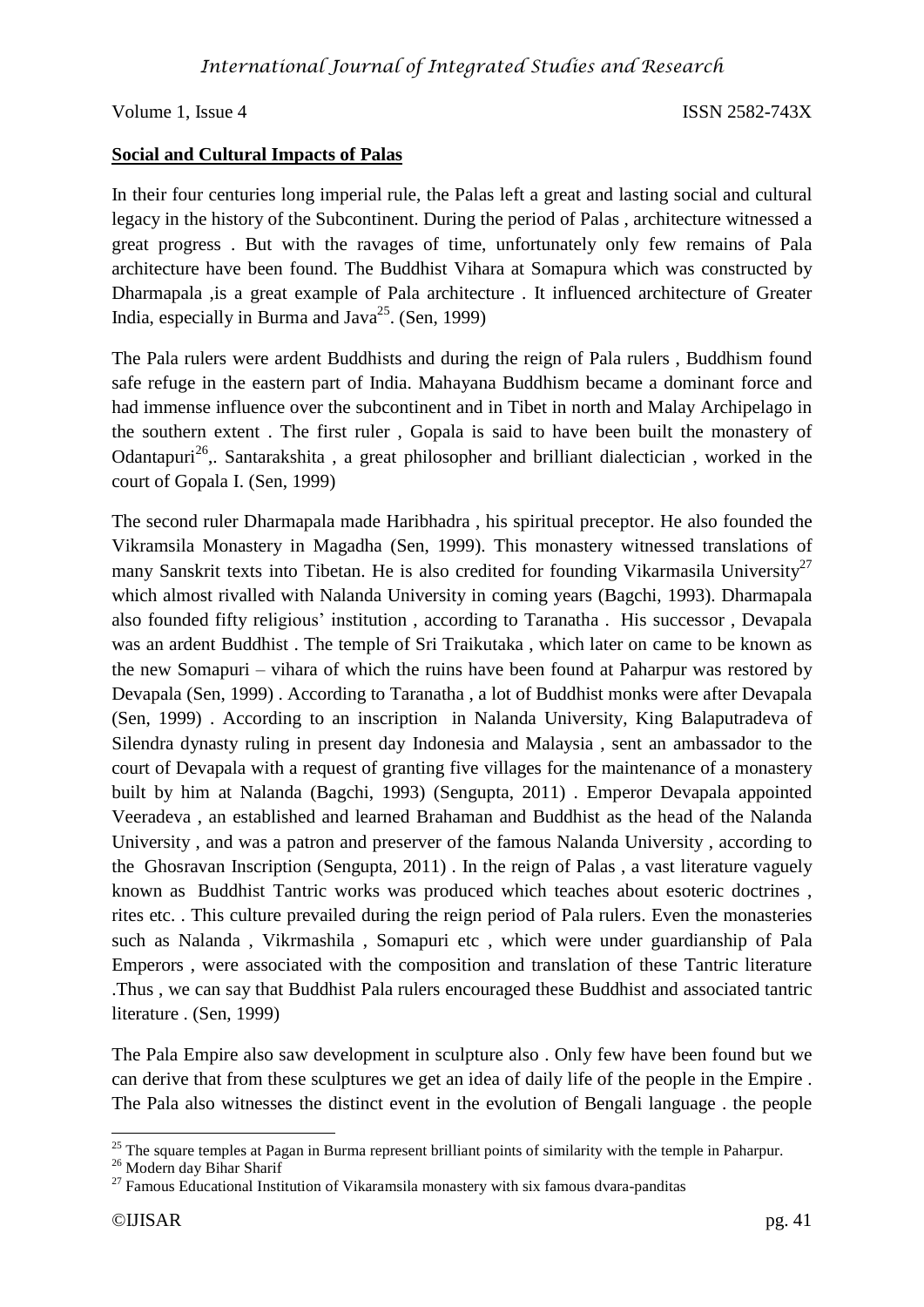developed a ' Proto Bengali ' under the rule of Dharmapala . This language was spoken by masses in the region and Charyyapadas , a collection of verses composed by Buddhist poets were created in this language. (Sen, 1999)

Political Genealogy of the Empire<sup>28</sup>

- $\triangleright$  Gopala I (750 770 CE)
- $\triangleright$  Dharmapala (770-810 CE)
- $\sum_{\text{Mahendranals}^{29}} \frac{\text{Devapala} (810 850 \text{ CE})}{\text{Mahendranals}^{29}}$
- $\blacktriangleright$  Mahendrapala<sup>29</sup>
- $\triangleright$  Surapala I
- $\triangleright$  Vigrahapala I
- Narayanapala I
- Rajyapala I
- Gopala II
- Vigrahapala II
- $\triangleright$  Mahipala I (988 CE-1036 CE)
- $\triangleright$  Nayapala
- $\triangleright$  Vigrahapala III
- Mahipala II
- $\triangleright$  Surapala II
- $\triangleright$  Ramapala II(1077-1130 CE)
- $\triangleright$  Kumarapala
- Gopala III
- > Madanapala
- $\triangleright$  Govindapala
- > Palapala

## **Analysis**

The Pala Empire was an imperial power that was founded by Gopala I in 8th century A.D . It was a glorious Buddhist imperial power that left a great legacy on the political and cultural history of Bengal and at large , the Indian Subcontinent . We come to know about the Pala dynasty and its art and architecture through various sources such as Khalimpur Copper Inscription , Munger Copper Plates, Badal Pillar Inscription , inscriptions found in Nalanda and various other sources. During the time of Palas , Buddhism was dominant , and we see a creation and translation of a lot of Buddhist literature, which also tells about the Palas and how they encouraged literature .

But though many sources have been found in regards to Palas, but still a lot of sources couldn't survive the ravages of time or couldn't be found possibly. Due to this reason , a lot of information and facts about the Pala dynasty are still unknown or obscure in present times

**<sup>.</sup>**  $28$  Dates not mentioned due to various dates from various scholars

 $^{29}$  Lack of sources, there is a confusion among various historians over successor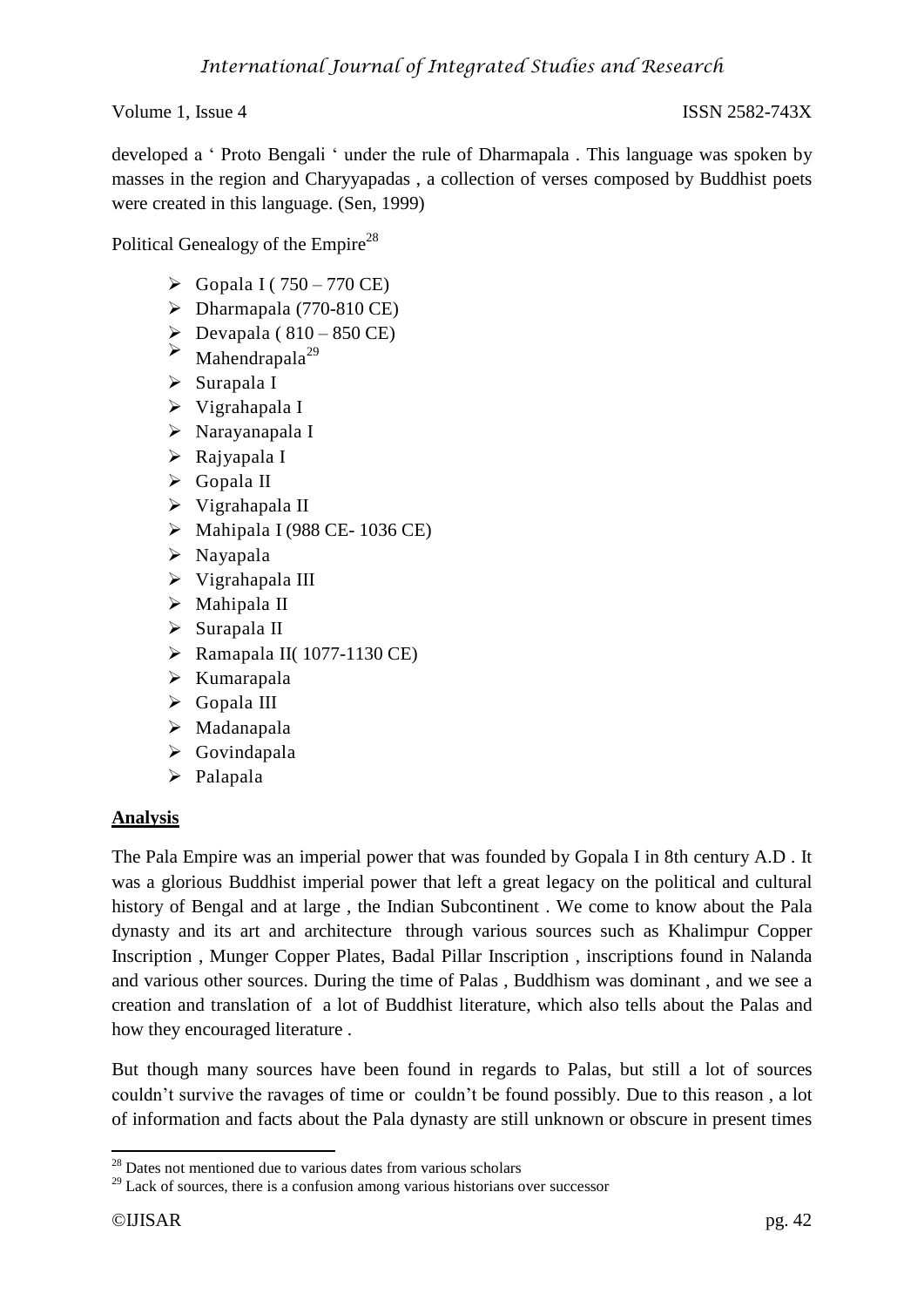with given technology and other means. Despite that, it is necessary to know about Palas because they played a huge role in the history of Indian subcontinent both politically and socio- culturally aspects.

The situation in Bengal was chaotic and of instability in 8th century . The state of the region is even compared to 'Law of Fishes' which means total breakdown of peace or prevalence of anarchy in the region and the society. Before the ascension of Palas , the region was seeing constant wars and rule of different kinds of regional kingdoms which was causing a lot of confusion in the society and due to this this state, the region, especially the chieftains, was suffering from economic and social problems such as famines , poverty , losses in work and production , civil wars etc. at a high extent . So, to resolve this , the chiefs of Bengal decided to elect Gopala , who founded the Pala dynasty, to rule the region . This was a distinctive solution though it is known that it was practiced in the tribal kingdoms and secondly it was not per se direct election of the ruler by the people , but still it was a unique political solution for the region to ensure strong central power and sovereign . This might have been done looking at the benefits the strong central state accrued by ensuring peace and security in the region. Gopala I , though scholars still debate the exact date of his ascension to throne , but generally it is agreed in and around 750 CE. Immediately after his reign , Gopala started his military and political consolidation and brought kingdoms Gaur , Varendra and parts of Magadha under his direct rule . In his short reign , he bought peace in the region while consolidating his empire . Gopala has not left epigraphical evidences , due to the fact constant wars for consolidation and ensuring peace in a very short reign .

Dharmapala , the second ruler , succeeded his father Gopala I. He is considered one of the greatest Pala rulers . In his rule , he constantly faced the threat from Gurjara-Pratiharas , Rashtrakutas . However, with his political and military skills and little fate , he was able to conquer Kannauj and other large territories and was able to get other states such as Avanti, Gandhara etc. to accept his sovereignty over them through astute diplomacy and power . He assumed the major imperial title of Parmeshwara Parambhattaraka Maharajadhiraja , which signifies his might and power as an Emperor in the Subcontinent. Apart from political conquest , he was an ardent believer of Buddhism and constructed Vikramsila Monastery and University which was the contemporary of Nalanda University. Though Buddhist, he was not against any other religion . His rule is considered to be great age for Buddhism .

Devapala succeeded Dharmapala I . Considered to be the greatest ruler of Pala dynasty , he increased the size of empire to include all regions from Himalayas in North to Vindhyas in South . It was Devapala, who is credited to defeated the powerful kingdoms and kings of Hunas , Dravidas, Gurjaras etc. Devapala not only worked on the empire politically and militarily but he also credited for increasing the glory of Nalanda University as its guardian and also an ardent Buddhist , gave five villages to the King Ballaputradeva for the monastery in Nalanda. Devapala with his might power and love and devotion to Buddhism , took the Palas to new glory and heights .